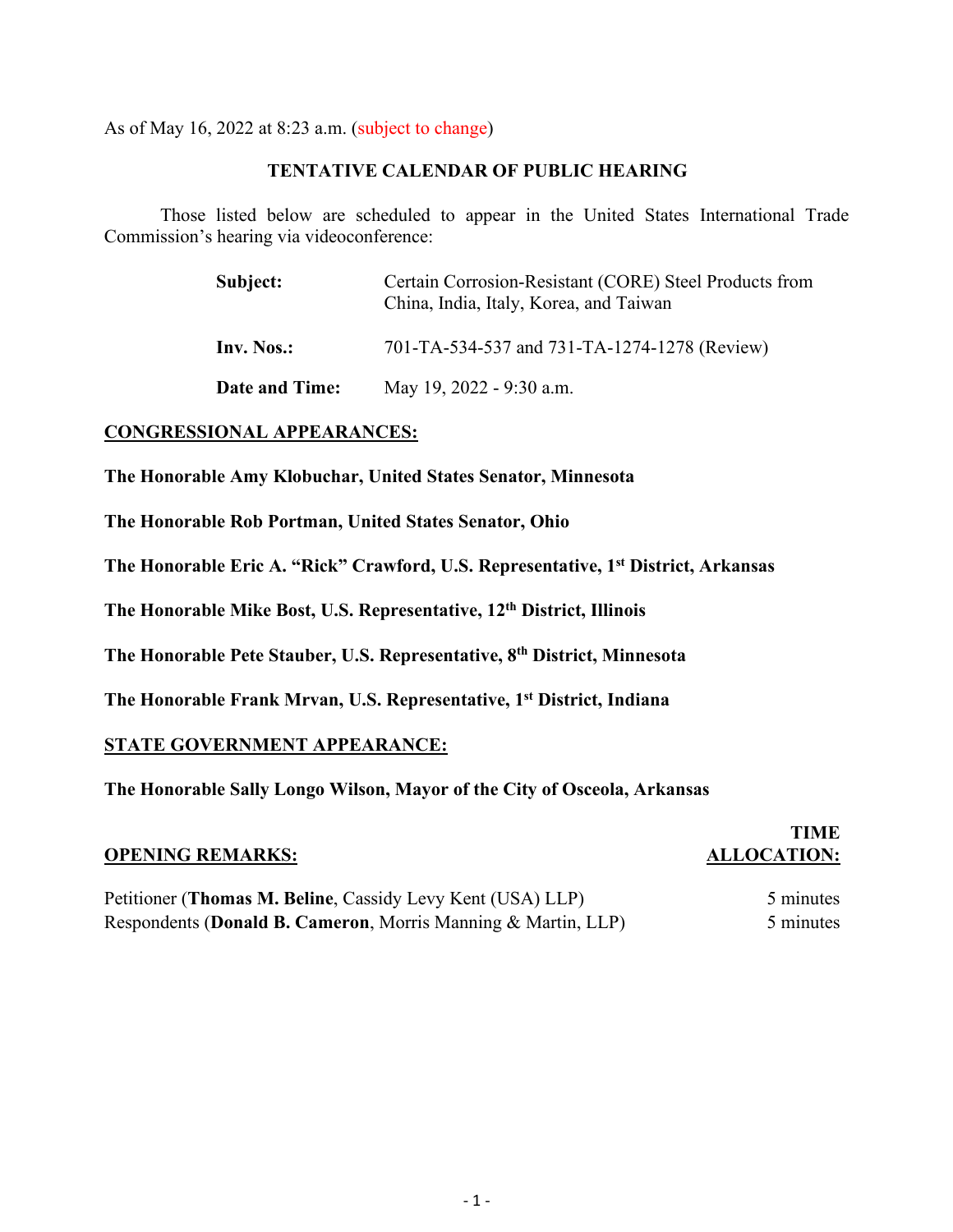### **In Support of Continuation of TIME Antidumping and Countervailing Duty Orders: ALLOCATION:**

60 minutes total

Schagrin Associates Washington, DC on behalf of

Steel Dynamics, Inc.

 **Mark Millett**, Chairman, President and Chief Executive Officer, Steel Dynamics, Inc.

 **Barry Schneider**, Senior Vice President, Flat Roll Steel Group, Steel Dynamics, Inc.

**Tommy Scruggs**, Vice President - Commercial, Steel Dynamics, Inc.

| Roger B. Schagrin         |                 |
|---------------------------|-----------------|
| <b>Jeffrey D. Gerrish</b> | $)-$ OF COUNSEL |
| Benjamin J. Bay           |                 |

Wiley Rein LLP Washington, DC on behalf of

Nucor Corporation ("Nucor") California Steel Industries ("CSI")

**Patrick Dempsey**, Commercial Director, Nucor Corporation

 **Giff Daughtridge**, President, Sheet and Tubular Products, Nucor Corporation

**Dr. Seth Kaplan,** President, International Economic Research LLC

| Alan H. Price<br><b>Christopher B. Weld</b> |                |
|---------------------------------------------|----------------|
|                                             | ) – OF COUNSEL |
| <b>Stephanie M. Bell</b>                    |                |
| <b>Jake R. Frischknecht</b>                 |                |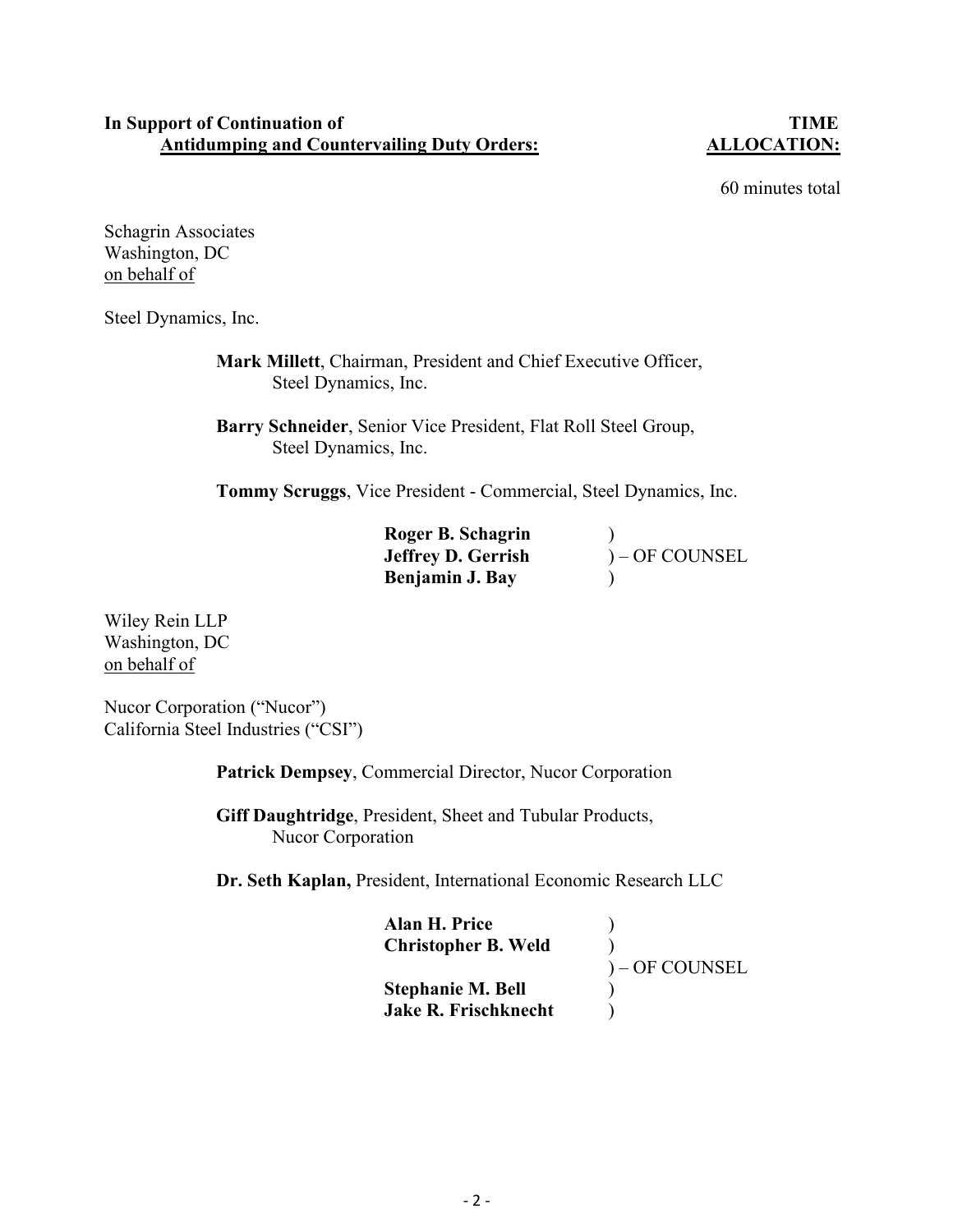# **In Support of Continuation of Antidumping and Countervailing Duty Orders (continued):**

Cassidy Levy Kent (USA) LLP Washington, DC on behalf of

United States Steel Corporation ("U.S. Steel")

**Kenneth Jayco**x, Senior Vice President and Chief Commercial Officer, U.S. Steel

**Robert Kopf**, Vice President for Marketing and Commercial Support, U.S. Steel

| ) – OF COUNSEL |
|----------------|
|                |
|                |
|                |

King & Spalding LLP Washington, DC on behalf of

Cleveland-Cliffs Inc. ("Cleveland-Cliffs")

 **Lourenco Goncalves**, Chairman, President, and Chief Executive Officer, Cleveland-Cliffs

 **J.B. Chronister**, Enterprise Director, Business Development, Cleveland-Cliffs Inc.

| <b>Stephen P. Vaughn</b> |                |
|--------------------------|----------------|
|                          | ) – OF COUNSEL |
| <b>Neal J. Reynolds</b>  |                |
|                          |                |

The United Steel, Paper and Forestry, Rubber, Manufacturing, Energy, Allied Industrial and Service Workers International Union ("United Steelworkers")

Washington, DC

**Thomas M. Conwa**y, International President